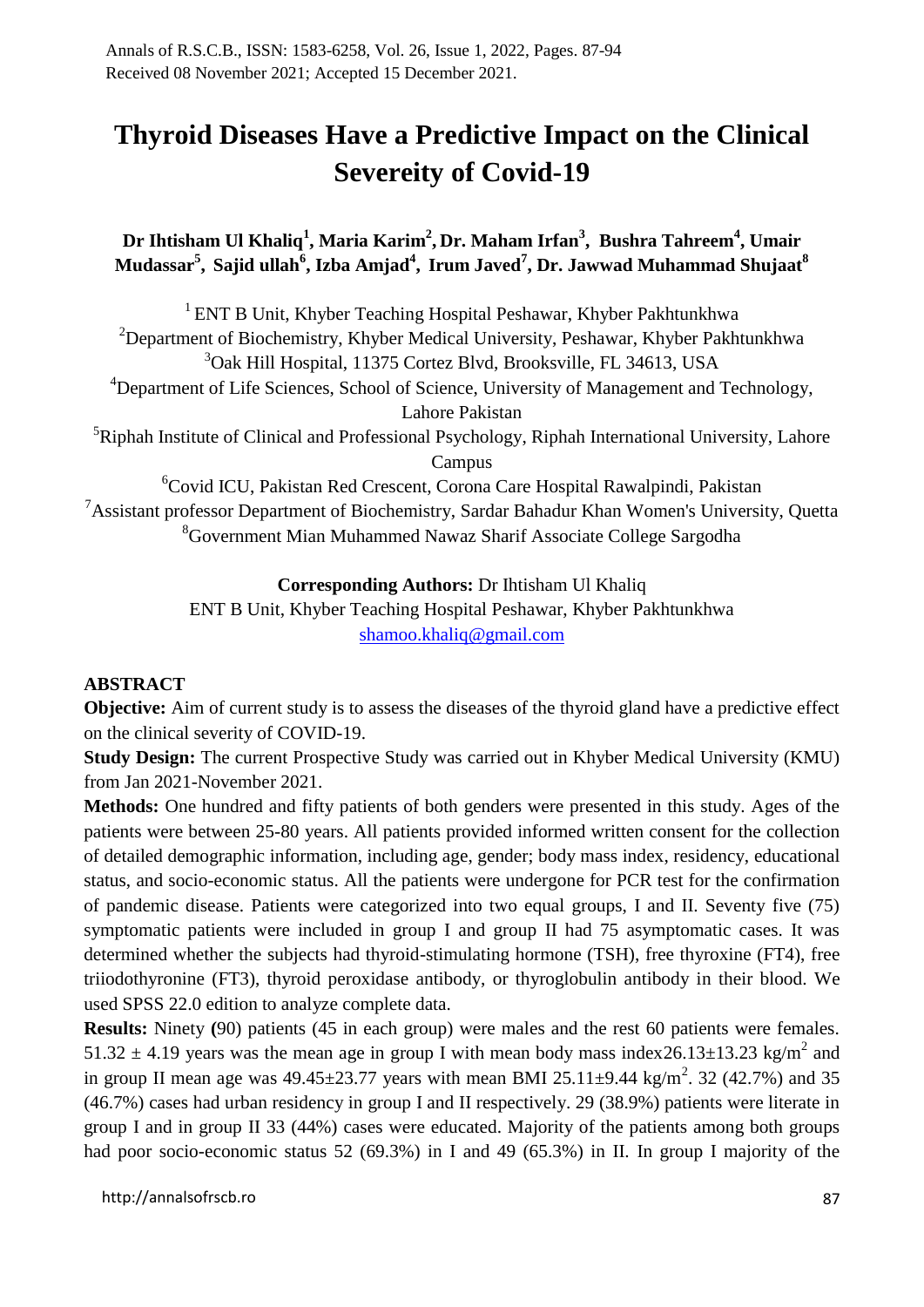patients 43 (57.3%) cases had severity of disease and in group II 18 (24%) patients had severe infection. Comparing the results of group I patients to those of group II, it was found that group I patients had considerably lower blood levels of free thyroxine (FT4) as well as blood levels of free triiodothyronine (FT3). Frequency of overt thyroid disorder was significantly higher in group I found in 9 (12%) as compared to group II 4 (5.3%). We found 18 (24%) cases in group I had thyroid nodules size>1cm while in group II 8 (10.7%) had nodule size >1cm. Mortality in group I was significantly higher with p value  $< 0.05$ .

**Conclusion:** This study came to the conclusion that overt thyroid hormonal abnormalities were more prevalent in severely ill COVID-19 patients. It is possible that the FT3 level at the time of hospital admission is a prognostic indicator in COVID-19 patients. Symptoms of severe COVID-19 disease may include thyroid nodules.

#### **INTRODUCTION**

Coronavirus disease 2019 (COVID-19) has become a worldwide burden, affecting individuals of all ages because of the increasing number of cases and the rapid evolution of SARS-CoV-2 [1.]. For this present outbreak of COVID-19, identifying risk indicators that may forecast the patients' outcomes is essential for a more efficient use of resources in minimizing the disease's existing symptoms and severity. [2]

Coughing or exhaling can spread COVID 19 respiratory droplets to healthy people, who can then become infected. Dry cough and fever are among COVID-19's most common symptoms. Small and progressive symptoms are usually the norm here. Around 80 percent of people recover from the disease without needing any specific treatment or intervention.. Those over the age of 65 and those with underlying conditions such as hypertension, cardiac issues, or diabetes are more likely to have COPD advance to a more severe form [3].

There was a high prevalence of diabetes, hypertension, coronary heart disease, and stroke in COVID-19 patients [4, 5]. Additionally, diabetes types 1 and 2 may increase the risk of developing COVID-19 due to immunologic dysfunction [5, 6]. As a result, it isn't clear if COVID-19 and thyroid problems are linked in any way.

COVID-19 has been linked to a number of long-term effects on the body's natural physiological balance, which is currently affecting people worldwide. At an alarming rate, researchers are uncovering the complexities and severity of human organ systems such as the respiratory and digestive, circulatory and immune, renal and hepatocellular. COVID-19's impact on human thyroid function is becoming more widely known, which is helping us better understand thyroid dysfunction and the underlying mechanisms. Note that the thyroid gland expresses both ACE2 and transmembrane peptidase serine 2 (TMPRESS2) at high levels, which is even higher than that reported in lungs. ACE2 and TMPRS2 must be present in order for the virus to enter human cells.[7,8]

Interleukin-6 is released after an excessive immune response caused by COVID-19's disruption of desiodases and thyroid transport proteins (IL-6). Thyroid dysfunction is the obvious effect. T3 levels have a negative correlation with IL-6, in addition to a decrease in TSH and T4. One of the most common terms used to describe this situation is sick euthyroid syndrome [9]. In the course of COVID-19 pneumonia, graves or subacute inflammatory thyroiditis may cause thyrotoxicosis to develop. This can be exacerbated by arrhythmias and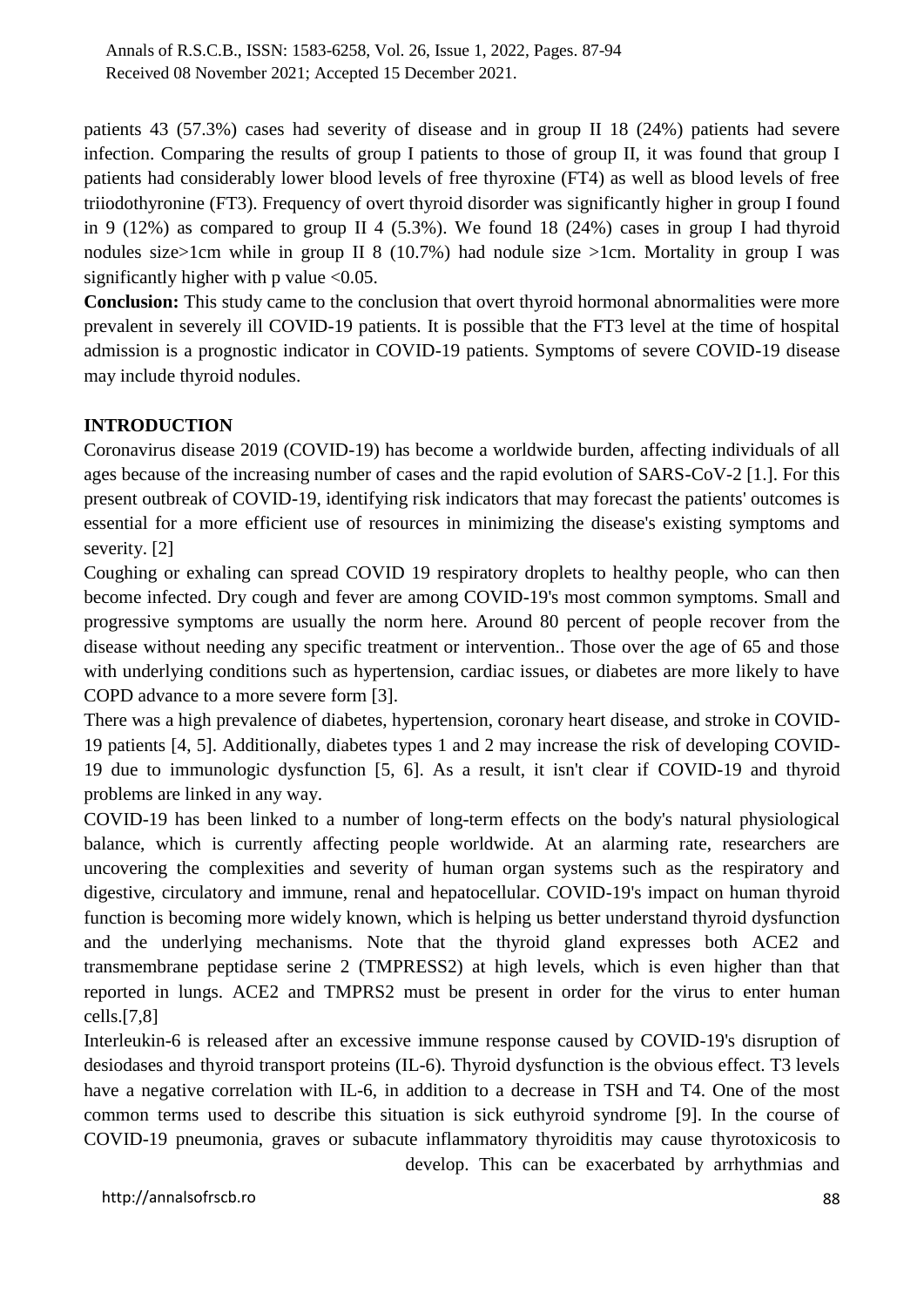thromboembolic events COVID-19 [10] should be used to evaluate anomalies related with thyroid dysfunction.More and more studies are looking into whether COVID-19 patients with thyroid issues have a higher risk of complications. Hypothyroidism had no effect on the outcome of COVID-19 patients in a New York City retrospective study [11]. A meta-analysis of observational studies found that COVID-19 patients with prior thyroid issues had worse outcomes [12], but the study selection techniques and the small number of patients may have had an impact on this finding. [12]

As part of this study, patients with COVID19 who had nodules were compared to those who did not have any thyroid nodules.

#### **MATERIAL AND METHODS**

This prospective study was conducted at in Khyber Medical University (KMU) from Jan 2021- November 2021 and comprised of 150 patients had coronavirus infection. All patients signed a consent form indicating their agreement to have their demographic data collected, including their age, gender, BMI, place of residence, level of education, and overall socioeconomic status. Patients with cardiac failure, kidney failure and those did not provide any written consent were not included in this study.

A real-time reverse transcription polymerase chain reaction (RTPCR) on samples taken from the patient's nose and throat confirmed that the patient had COVID19, regardless of the test results from the nasopharyngeal swab.

The first morning of a patient's stay in the hospital, fasting blood samples were taken as per standard procedure. Glucose (urea), creatinine, AST, ALT, albumin, ferritin, C-reactive protein (CRP), Ddimer, and thyroid stimulating hormone were all measured as part of a full blood count as a precaution. In order to classify the thyroid hormone readings from patients, the following definitions were used. TSH levels were found to be significantly lower than the reference ranges for both overt and subclinical thyrotoxicosis in this study. If a patient's TSH and/or FT4 and/FT3 serum levels fell outside of the recommended reference ranges, it was considered overt hypothyroidism. Low or high TSH levels in the presence of FT4 and FT3 levels within the respective reference ranges were considered to indicate subclinical thyroid impairment.Patients were categorized into two equal groups, I and II. 75 symptomatic patients were included in group I and group II had 75 asymptomatic cases.

We used SPSS 22.0 edition to analyze complete data. We used standard deviation, frequencies and percentages for categorical variables.

#### **RESULTS**

Ninety (90) patients (45 in each group) were males and the rest 60 patients were females.  $51.32 \pm 1.52$ 4.19 years was the mean age in group I with mean body mass index  $26.13 \pm 13.23$  kg/m<sup>2</sup> and in group II mean age was  $49.45 \pm 23.77$  years with mean BMI 25.11 $\pm 9.44$  kg/m<sup>2</sup>. 32 (42.7%) and 35 (46.7%) cases had urban residency in group I and II. Twenty nine (38.9%) patients were literate in group I and in group II 33 (44%) cases were educated. Majority of the patients among both groups had poor socio-economic status 52 (69.3%) and 49 (65.3%).(table 1)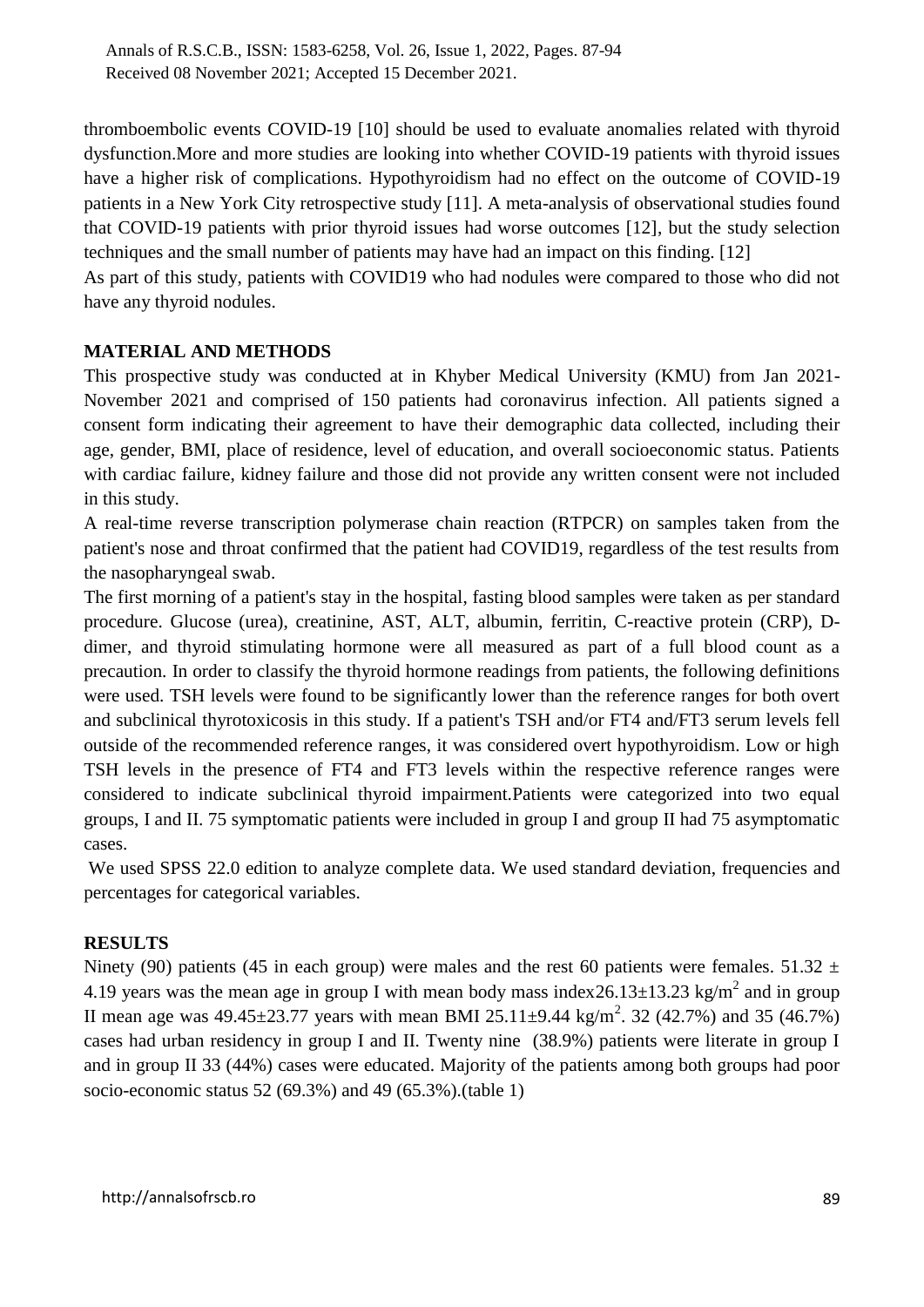| <b>Variables</b>        |                   |                  |  |  |  |
|-------------------------|-------------------|------------------|--|--|--|
|                         | <b>Group I</b>    | <b>Group II</b>  |  |  |  |
| Mean age (years)        | $51.32 \pm 4.19$  | 49.45±23.77      |  |  |  |
| Mean BMI $(kg/m2)$      | $26.13 \pm 13.23$ | $25.11 \pm 9.44$ |  |  |  |
| <b>Sex</b>              |                   |                  |  |  |  |
| Men                     | 45 (60%)          | 45 (60%)         |  |  |  |
| Women                   | $30(40\%)$        | 30 (40%)         |  |  |  |
| <b>Residency</b>        |                   |                  |  |  |  |
| Urban                   | 32(42.7%)         | 35 (46.7%)       |  |  |  |
| Rural                   | 43 (57.3%)        | 40 (53.3%)       |  |  |  |
| <b>Education Status</b> |                   |                  |  |  |  |
| Educated                | 29 (38.9%)        | 33 (44%)         |  |  |  |
| Non-educated            | $46(61.1\%)$      | 42 (56%)         |  |  |  |
| Socio-economic status   |                   |                  |  |  |  |
| Poor                    | 52 (69.3%)        | 49 (65.3%)       |  |  |  |
| Good                    | 23 (30.7%)        | 26 (34.7%)       |  |  |  |

#### **Table 1: Characteristics details of enrolled cases**

In group I majority of the patients 43 (57.3%) cases had severity of disease and in group II 18 (24%) patients had severe infection.(table 2)

| <b>Variables</b>        | <b>Group I</b> | <b>Group II</b> |  |  |
|-------------------------|----------------|-----------------|--|--|
| <b>Chronic COVID-19</b> |                |                 |  |  |
| Yes                     | 43 (57.3%)     | 18 (24%)        |  |  |
| N <sub>o</sub>          | 32 (42.7%)     | 57 (76%)        |  |  |

**Table 2: Comparison of severity of disease among enrolled cases**

Comparing the results of group I patients to those of group II, it was found that group I patients had considerably lower blood levels of free thyroxine (FT4) as well as blood levels of free triiodothyronine (FT3).When comparing groups I and II, IL-6 levels were considerably higher in group I.(table 3)

**Table 3: Thyroid function was compared between the two groups**

| <b>Variables</b>        | <b>Group I</b>   | <b>Group II</b>  |  |  |
|-------------------------|------------------|------------------|--|--|
| <b>Thyroid function</b> |                  |                  |  |  |
| TSH (mIU/L)             | $2.11 \pm 3.11$  | $3.12 \pm 6.33$  |  |  |
| $FT4 \ (mcg/dL)$        | $6.15 \pm 6.23$  | $9.04 \pm 3.27$  |  |  |
| $FT3$ (ng/dL)           | $76.33 \pm 9.44$ | $113.5 \pm 8.36$ |  |  |
| IL-6 $(pg/mL)$          | $17.5 \pm 6.22$  | $8.9 \pm 13.31$  |  |  |

Frequency of overt thyroid disorder was significantly higher in group I found in 9 (12%) as compared to group II 4 (5.3%). We found 18 (24%) cases in group I had thyroid nodules size>1cm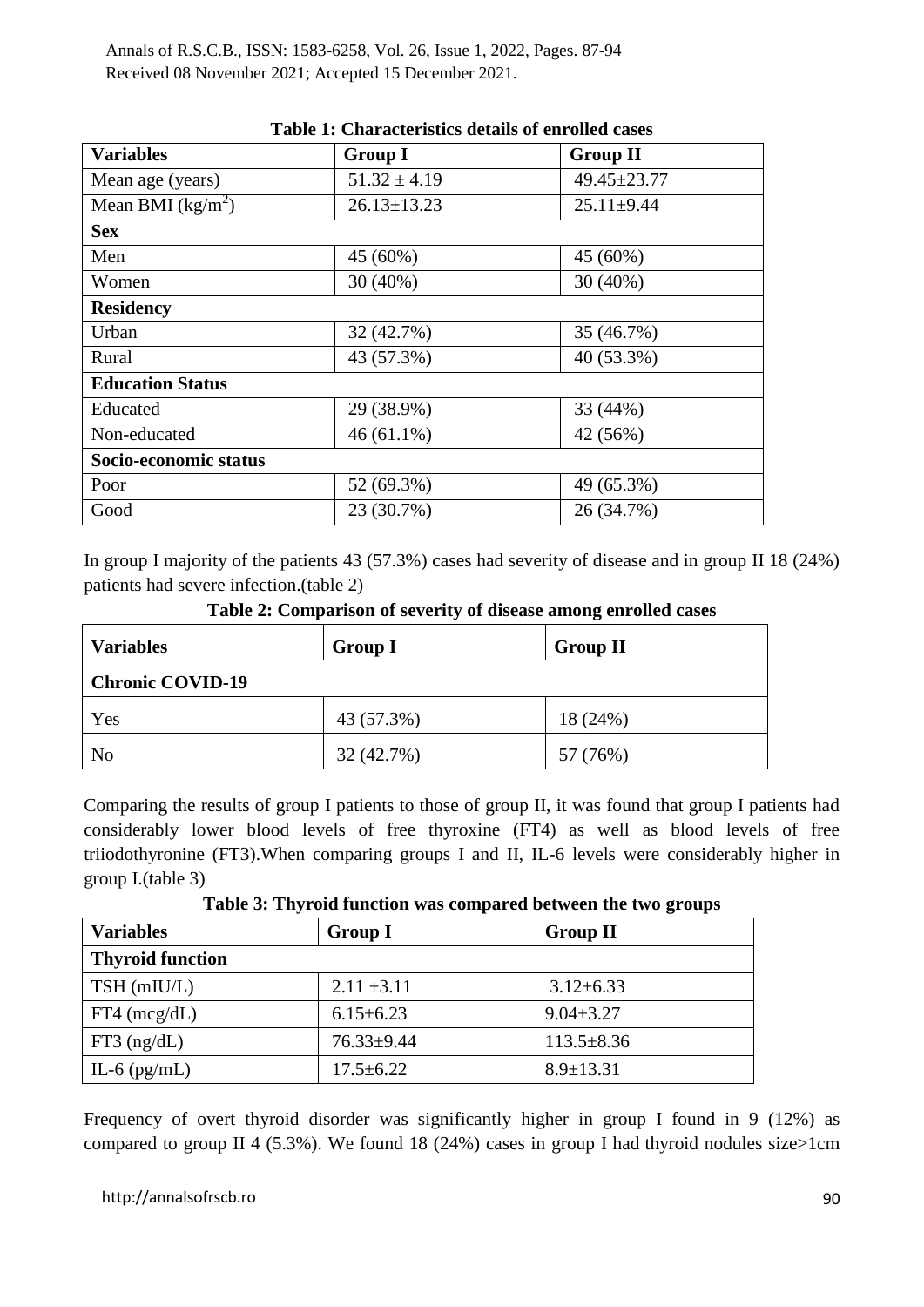| Table 4: Association of thyroid disorders among both groups |                |                 |  |  |  |
|-------------------------------------------------------------|----------------|-----------------|--|--|--|
| <b>Variables</b>                                            | <b>Group I</b> | <b>Group II</b> |  |  |  |
| Overt thyroid disorder                                      |                |                 |  |  |  |
| Yes                                                         | $9(12\%)$      | $4(5.3\%)$      |  |  |  |
| N <sub>o</sub>                                              | 66 (88%)       | 71 (94.7%)      |  |  |  |
| <b>Thyroid nodules size</b>                                 |                |                 |  |  |  |
| $>1$ cm                                                     | 18 (24%)       | $8(10.7\%)$     |  |  |  |
| $<$ lcm                                                     | 57 (76%)       | 67 (89.3%)      |  |  |  |

while in group II 8 (10.7%) had nodule size  $>1$ cm.(table 4)

|  | Mortality in group I was significantly higher with p value $\langle 0.05$ . (table 5) |
|--|---------------------------------------------------------------------------------------|

|  | and the contract of the contract of the contract of the contract of the contract of the contract of the contract of |  |  |
|--|---------------------------------------------------------------------------------------------------------------------|--|--|
|  | Table 5: Mortality in group I and in group II                                                                       |  |  |

| <b>Variables</b> | <b>Group I</b> | <b>Group II</b> |
|------------------|----------------|-----------------|
| <b>Mortality</b> |                |                 |
| Yes              | $19(25.3\%)$   | $7(9.3\%)$      |
| N <sub>0</sub>   | 54 (74.7%)     | 68 (91.7%)      |

#### **DISCUSSION**

Thyroid disorders can have long-term consequences, including heart and respiratory system functions as well as catabolism. This is why many low-income countries have implemented salt iodination to combat the effects of iodine-deficient thyroid disorders[13, 14]. Over a million people in developing and middle-income countries have already died as a result of a new disease known as COVID-19, and the death toll continues to rise. [15,16]In this prospective study 150 patients had coronavirus disease with ages 25-80 years were included. There were majority males 60% with age 51 years.[17] In the presented patients 58.7% had poor socioeconomic status and 41.3% patients were educated. Previous research presented same results to our studies.[18]

Patients with critical COVID-19 symptoms had lower TSH levels than those without symptoms, according to our findings. Furthermore, patients with COVID-19 had significantly elevated TT3 levels at follow-up with little or no effect on TT4 levels. This complicates things further. While hypothyroidism affects 4.1 percent of the population in Pakistan, hyperthyroidism and subclinical hyperthyroidism affect 5.1 and 5.8 percent of the population, respectively. [20] Despite the fact that hyperthyroidism is a rare illness in Pakistan. However, our prevalence appears to be far greater than the prevalence of both disorders, which are both 0.7% in Europe and 0.5% in the United States, while the prevalence of subclinical and overt hyperthyroidism as well as hypothyroidism is comparable in our closest neighbor India at 1.6% and 1.3%, respectively. [21,22]

TSH levels were found to be lower in patients with COVID-19, according to one study. These two possibilities [23] can explain it. SARS-COV-2 can cause damage to hair follicles directly. However, another study suggested that pituitary dysfunction may be to blame instead than thyroid tissue damage. However, a condition known as sick euthyroid occurs in critically ill patients who show signs of thyroid dysfunction. A wide range of factors contribute to this syndrome, including changes in TSH production, binding to transport proteins, and uptake of thyroid hormone in the peripheral

http://annalsofrscb.ro 91

bloodstream. In patients with sick euthyroidism, therapy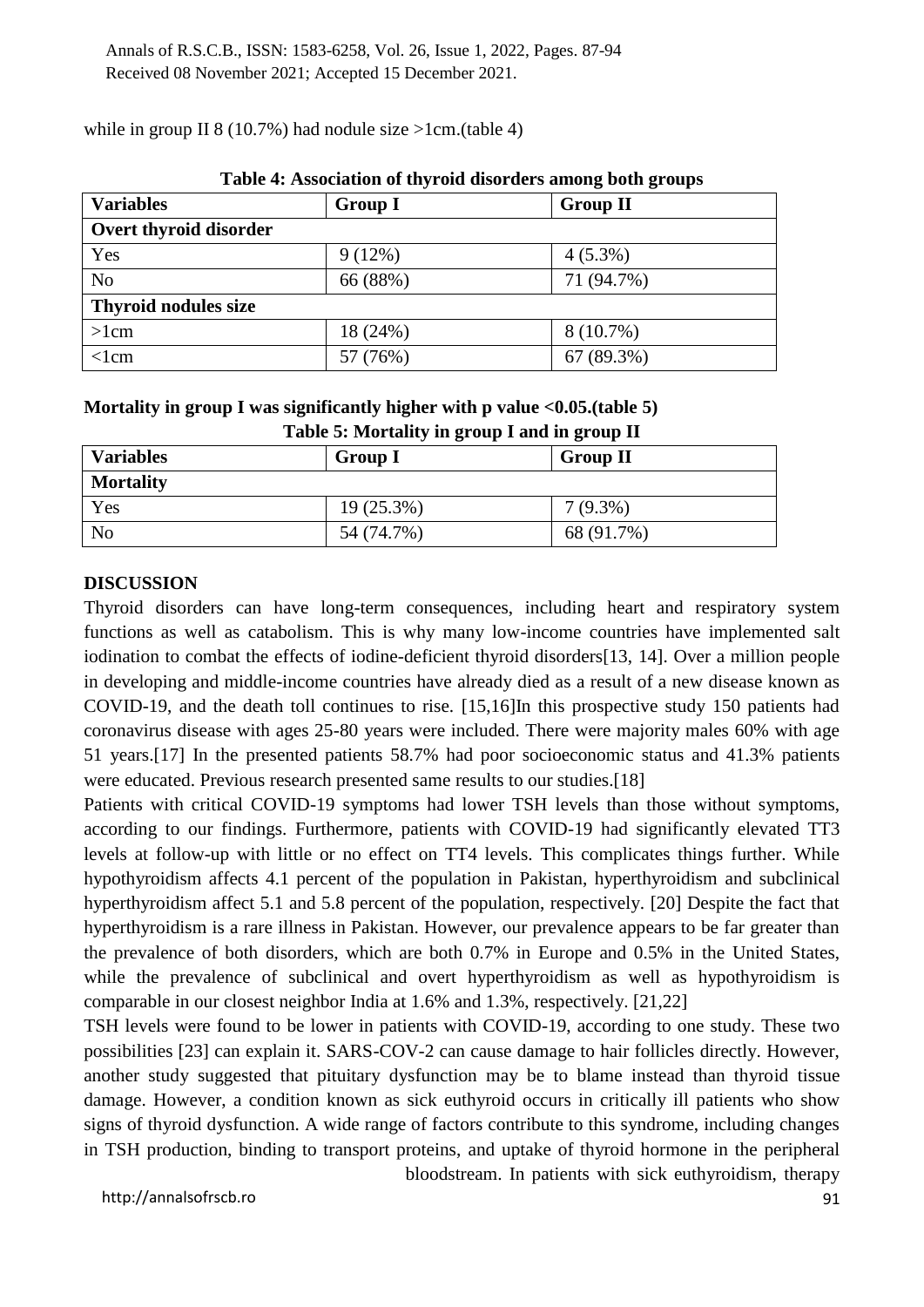with thyroid hormone has little effect on this pathological response to acute sickness [24]. COVID-19's effect on ill euthyroid has been studied in several studies [25].

Frequency of overt thyroid disorder was significantly higher in group I found in 9 (12%) as compared to group II 4 (5.3%). We found 18 (24%) cases in group I had thyroid nodules size>1cm while in group II 8 (10.7%) had nodule size >1cm. The COVID-19 epidemic appears to have had little effect on Pakistan's population, compared to other countries where it has destroyed populations. When it comes to critically ill patients, the long-term consequences of COVID-19, particularly when it comes to follow-up, appear to be disregarded. An aged patient may misinterpret the symptoms of high blood levels of TT3 (such as fatigue, dizziness, and an elevated heart rate) as a result of the body's recovery from a viral illness. The signs and symptoms of both thyroid storms and cytokine storms in severely ill patients share many of the same hallmarks [30]. During the 2002 SARS epidemic, postmortem examinations of thyroid tissue from deceased patients showed a precedent for the effect of an earlier coronavirus on the thyroid.[31] This immunogenic and hormonal overlap of a distinct condition may unintentionally cause thyroid auto-immune damage when corticosteroids are used to treat COVID-19 in group I, the p value was less than 0.05, which indicated that death rates were significantly higher.

Thyroid issues are one of the many ways COVID-19 can manifest itself. As part of the diagnosis, patients with COVID-19 may benefit from having their thyroid function evaluated. The severity of COVID-19 is correlated with low T3 syndrome prevalence in this patient population. Although the efficiency and safety of T3 supplements are still being explored, it is possible that it will improve the prognosis for seriously ill individuals. If RDV and ATDs are administered to hyperthyroidism patients in the hospital, there is an increased risk of acute liver injury. Dexamethasone and heparin may also cause a misdiagnosis of hypothyroidism, as both medicines can alter thyroid hormone production and measurement.[32]

COVID-19 people who are asymptomatic or moderately afflicted can be cared for at home. If a therapy change is needed or if signs of thyroid malfunction emerge, a thyroid function test should be performed.

## **CONCLUSION**

This study came to the conclusion that overt thyroid hormonal abnormalities were more prevalent in severely ill COVID19 patients. It is possible that the FT3 level at the time of hospital admission is a prognostic indicator in COVID19 patients. Symptoms of severe COVID-19 disease may include thyroid nodules.

#### **REFERENCE**

- 1. Almazeedi S., Al-Youha S., Jamal M.H., Al-Haddad M., Al-Muhaini A., Al-Ghimlas F., et al. Characteristics, risk factors and outcomes among the first consecutive 1096 patients diagnosed with COVID-19 in Kuwait. EClinicalMedicine. 2020;24
- 2. World Health Organization. Clinical management of severe acute respiratory infection (SARI) when COVID-19 disease is suspected; 2020.p. 1e21.
- 3. Bains VK. COVID-19 pandemic: current scenario and our role. Asian J Oral Health Allied Sci. 2020;10(1):1.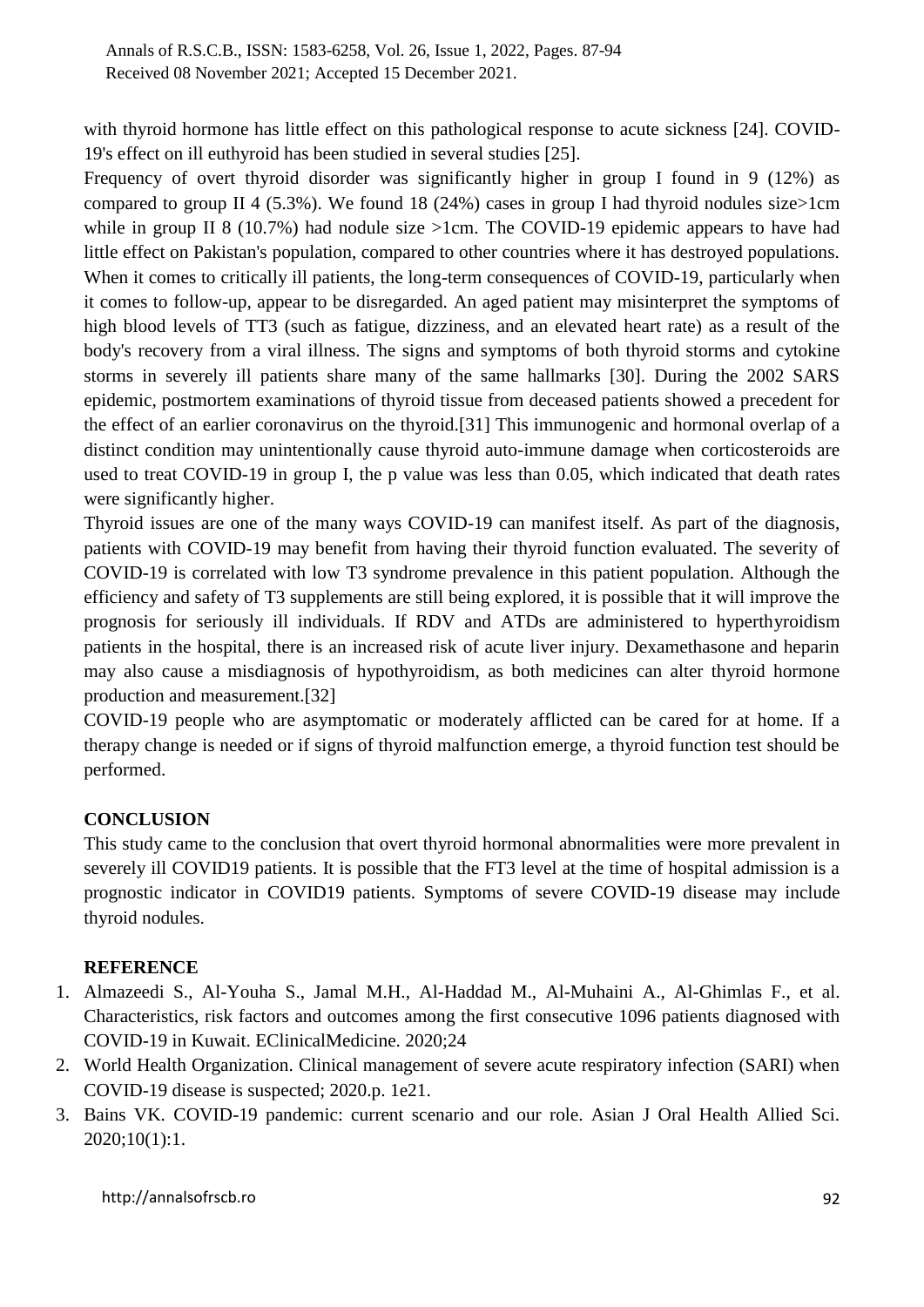- 4. Fang L, Karakiulakis G, Roth M. Are patients with hypertension and diabetes mellitus at increased risk for COVID-19 infection? Lancet Respir Med. 2020;8:e21.
- 5. Rajput R, et al. Coronavirus disease 2019 and thyroid disease: position statement of Indian thyroid society. Thyroid Res Pract. 2020;17(1):4.
- 6. Dworakowska D, Grossman AB. Thyroid disease in the time of COVID-19. Endocrine. 2020;68:471–4.
- 7. Scappaticcio L, Pitoia F, Esposito K, Piccardo A, Trimboli P. Impact of COVID-19 on the thyroid gland: an update [published online ahead of print, 2020 Nov 25]. Rev Endocr Metab Disord. 2020;1– 13. pmid:32080796
- 8. Prompetchara E, Ketloy C, Palaga T. Immune responses in COVID-19 and potential vaccines: Lessons learned from SARS and MERS epidemic. Asian Pac J Allergy Immunol. 2020;38(1):1–9. pmid:32105090
- 9. Wang W., Ye Y.X., Yao H. Evaluation and observation of serum thyroid hormone and parathyroid hormone in patients with severe acute respiratory syndrome. J Chin Antituberculous Assoc. 2003;25:232–234.
- 10. Khan A, Khan MMA, Akhtar S. Thyroid Disorders, Etiology and Prevalence. J of Medical Sciences. 2002; 2(2):89–94.
- 11. Wu Z, McGoogan JM. Characteristics of and important lessons from the coronavirus disease 2019 (COVID‐ 19) outbreak in China: summary of a report of 72 314 cases from the Chinese Center for Disease Control and Prevention. JAMA. 2020;323:1239‐ 1242
- 12. Li MY, Li L, Zhang Y, Wang XS. Expression of the SARS‐ CoV‐ 2 cell receptor gene ACE2 in a wide variety of human tissues. Infect Dis Poverty. 2020;9:45
- 13. Agarwal S, Agarwal SK (2020) Endocrine changes in SARS-CoV-2 patients and lessons from SARS-CoV. Postgrad Med J 96:412–416
- 14. Brancatella A, Ricci D, Viola N, Sgrò D, Santini F, Latrofa F (2020) Subacute thyroiditis after sars-COV-2 infection. J Clin Endocrinol Metab 105(7): dgaa276.
- 15. Asfuroglu Kalkan E, Ates I (2020) A case of subacute thyroiditis associated with Covid-19 infection. J Endocrinol Invest 43: 1173–1174
- 16. Chakraborty U, Ghosh S, Chandra A, Ray AK (2020) Subacute thyroiditis as a presenting manifestation of COVID-19: a report of an exceedingly rare clinical entity. BMJ Case Rep 13(12):e239953.
- 17. Richardson S, Hirsch JS, Narasimhan M, et al. Presenting characteristics, comorbidities, and outcomes among 5700 patients hospitalized with COVID‐ 19 in the New York City Area. JAMA. 2020;323:2052
- 18. Güner R, Hasanoğlu İ, Kayaaslan B, et al. COVID‐ 19 experience of the major pandemic response center in the capital: results of the pandemic's first month in Turkey. Turk J Med Sci. 2020;50:1801‐ 1809
- 19. Güven M, Gültekin H. The prognostic impact of thyroid disorders on the clinical severity of COVID-19: Results of single-centre pandemic hospital. Int J Clin Pract. 2021;75(6):e14129.
- 20. Khan A, Khan MMA, Akhtar S. Thyroid Disorders, Etiology and Prevalence. J of Medical Sciences. 2002; 2(2):89–94.
- 21. Taylor PN, Albrecht D, Scholz A, Gutierrez-Buey G, Lazarus JH, Dayan CM, et al. Global epidemiology of hyperthyroidism and hypothyroidism.

http://annalsofrscb.ro 93